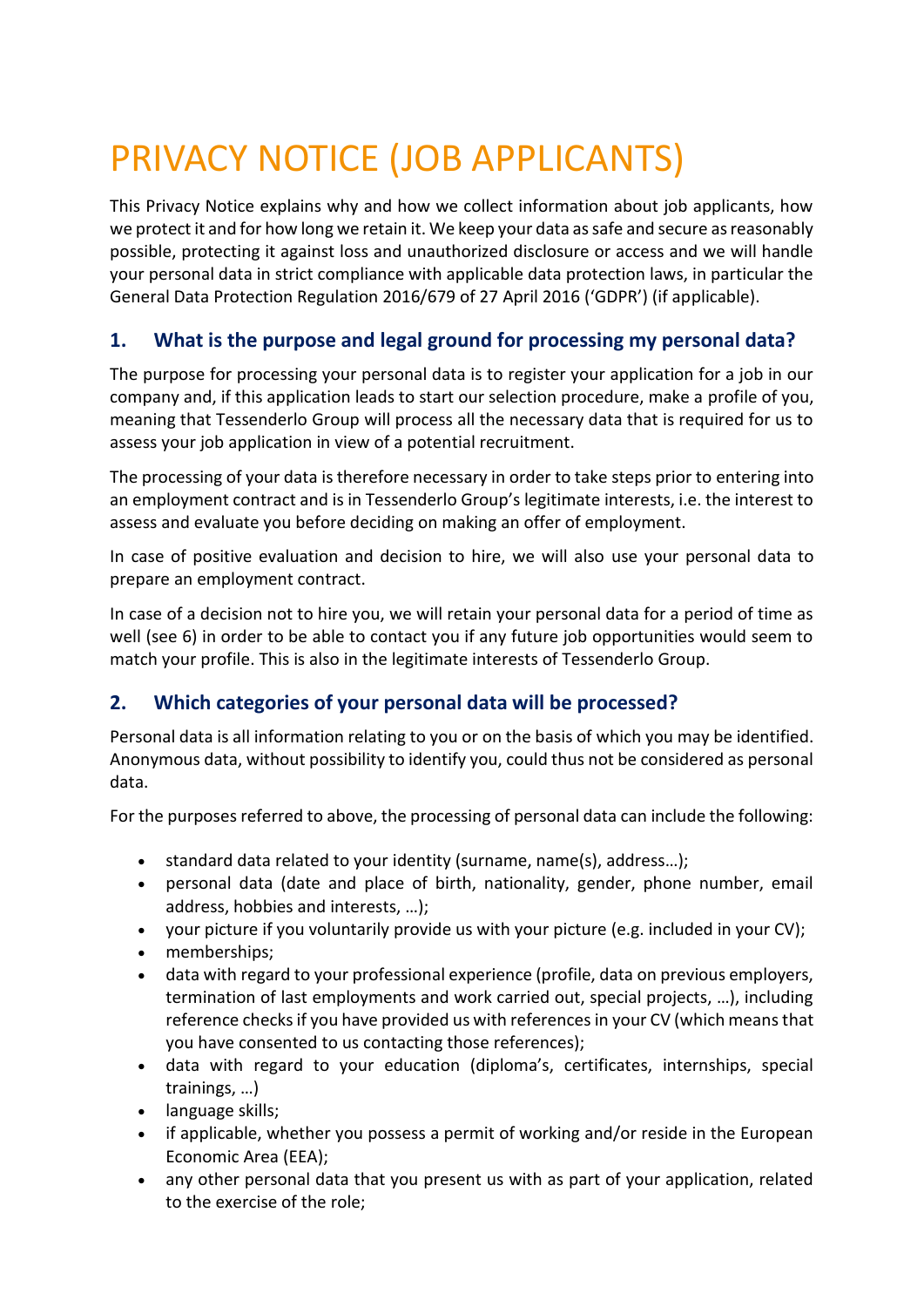- digital assessment through the internet (social media account), insofar as this presence is open for us to see;
- the results of assessment tests performed by assessment centers;
- application process data (e.g. questions in job interviews, feedback, reason for hiring, number of applications, notes to and from candidates/applicants);
- any other personal data (than mentioned above) that require processing by virtue of the law;
- in case of enquiries or job applications through an online application platform on a Tessenderlo Group website:
	- o notes to and from candidates/applicants by using emailing services of the application including notifications
	- o online data (e.g. IP address, User ID, mobile device used, operating system, internet provider, date and time of logon and logoff)
	- o communication data (e.g. email address, private and business address, private and business phone numbers, Skype ID, social network IDs, email content)
	- $\circ$  online usage data related to the platform (e.g. cookie IDs, Digital Fingerprints, IP addresses, URL history, etc.)
	- $\circ$  logging data (e.g. user ID, password, activation date, creation date, failed login count, modification date, state type, verification date and state, and information that enables to check whether and by whom personal data have been in put in to the platform or was modified or removed there in).

You are not required to provide us with these data. However, not doing so might adversely affect your chances of recruitment.

#### **3. Who will have access to my personal data?**

The HR department and your envisaged hierarchic superior(s) will have access to your personal data on a strict 'need-to-know' basis for the purposes described above.

We do not pass on your information to any other third party, with the possible exception of assessments centers etc. or any other third party in case it is relevant for the recruitment process. Your personal data can be accessed by a third party who provides recruitment services to us or whose online application platform we use to communicate with (potential) job applicants and to process applications, enquiries, messages, documents sent to us by job applicants ("Recruitment Service Providers"). Recruitment Service Providers will only process your personal data on behalf of Tessenderlo Group and pursuant to Tessenderlo Group's instructions.

#### **4. Will my personal data be transferred outside my country of residence?**

Because of the international nature of the job you applied for and/or the international character of Tessenderlo Group, it may be necessary that one or more employees from a Tessenderlo Group affiliate of the Tessenderlo Group of companies, potentially located in a third country outside the EEA, requires access to your personal data to process and/or store these personal data. To transfer your personal data in compliance with the data protection principles, Tessenderlo Group has implemented appropriate safeguards in line with the GDPR, in particular EU standard contractual clauses.